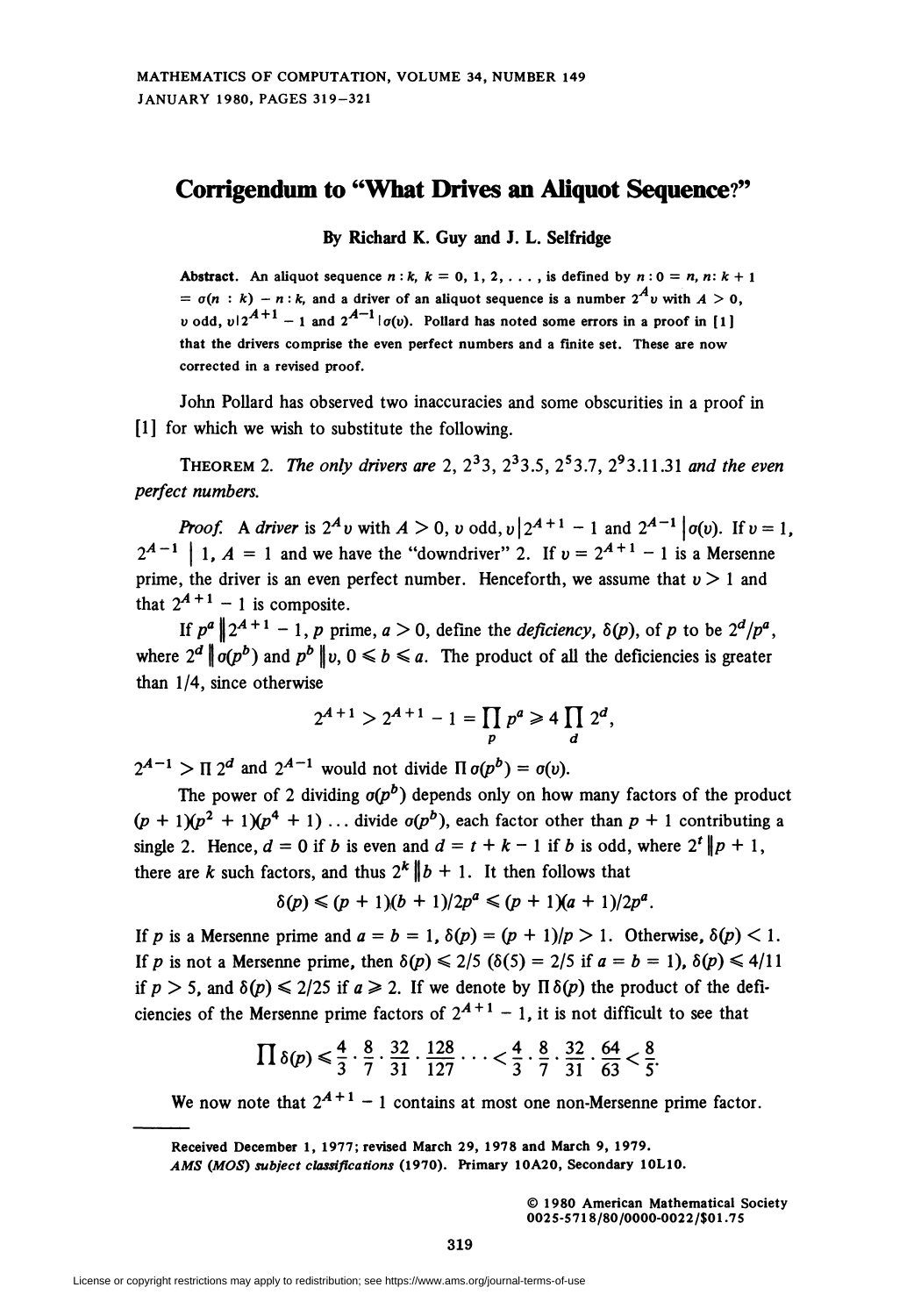For having two such prime factors would imply that the product of the deficiencies would be less than

$$
\delta(p_1)\delta(p_2)\prod \delta(p) < \frac{2}{5} \cdot \frac{4}{11} \cdot \frac{8}{5} < \frac{1}{4},
$$

while  $p_1^2 | 2^{A+1} - 1$  is impossible since

$$
\delta(p_1)\prod \delta(p) < \frac{2}{25} \cdot \frac{8}{5} < \frac{1}{4}
$$

For a Mersenne prime  $2^q - 1 > 7$ ,  $a > 1$  would imply  $\delta(2^q - 1) \leq 32/31^2$ . But  $(32/31^2)(8/5) < 1/4$ . For  $p = 7, a > 1$  would imply

$$
\delta(7)\prod_{p\neq 7}\delta(p)<\frac{8}{7^2}\cdot\frac{7}{5}<\frac{1}{4}.
$$

For  $p = 3$ ,  $a > 3$  would imply  $\delta(3) \le 8/81$ . But  $(8/81)(8/5) < 1/4$ .

If  $p^a = 3^3$ ,  $3^3 | 2^{a+1} - 1$ ,  $18 | 4 + 1$ ,  $19.73 | 2^{a+1} - 1$ . But neither 19 nor 73 is a Mersenne prime: contradiction. If  $p^a = 3^2$ ,  $6 | A + 1$ . If  $A = 5$  we have the driver 2<sup>5</sup>3.7, while for odd  $A > 5$ ,  $2^{A+1} - 1$  contains a non-Mersenne prime factor  $p_1$  and

$$
\delta(3)\delta(p_1)\prod_{p\neq 3}\delta(p) < \frac{4}{9} \cdot \frac{2}{5} \cdot \frac{6}{5} < \frac{1}{4}
$$

If  $2 \leq q_1 < \cdots < q_k$ , then  $2^{A+1} - 1 = (2^{q_1} - 1) \cdots (2^{q_k} - 1)$  is impossible modulo  $2^{q_1+1}$ , and we have only to consider

$$
2^{A+1}-1=(2^{q_1}-1)\cdots(2^{q_k}-1)(2^cu-1), u \text{ odd}, u\geq 3.
$$

We know that  $u = 3$  or 5, since  $u \ge 7$  would imply

$$
\delta(2^c u-1)\prod \delta(p)<\frac{2}{13}\cdot\frac{8}{5}<\frac{1}{4}.
$$

If  $c = 1$ ,  $u = 3$  (since 2.5 - 1 is not prime),  $2u - 1 = 5$ ,  $5 \left[ 2^{A+1} - 1, A+1 \right] = 4k$ ,  $15|2^{A+1} - 1$ . If  $A = 3$ , we have the drivers  $2^3$  and  $2^3$ 3.5, while if  $A \ge 7$ , there is a prime p,  $p | 2^{A+1} - 1$ ,  $p \equiv 1 \pmod{A + 1}$ , giving a second non-Mersenne prime divisor of  $2^{A+1} - 1$ .

So we have  $c \ge 2$ ,  $q_1 \ge 2$ ,  $u = 3$  or 5 and

$$
-1 \equiv (2^{q_1} - 1)(-1) \cdots (-1)(2^{c}u - 1) \pmod{2^{\min(c,q_1)+1}},
$$

 $-1 \equiv (-1)^{k-1}(-2^{q_1}-2^c u + 1), k$  is even and  $q_1 = c$ . Now  $2^{A+1} < 2^{q_1} \cdots 2^{q_k} 2^c u$ and  $2^q - 1$  divides  $2^{A+1} - 1$  only if  $q | A + 1$  and the  $q_i$  are distinct primes. Therefore,

$$
q_1 \cdots q_k | A + 1 < q_1 + \cdots + q_k + c + \log_2 u < q_1 + \cdots + q_k + q_1 + 3.
$$

If  $k \ge 3$ , this would imply  $2.3.4_3 \le q_1 q_2 q_3 < 2q_1 + q_2 + q_3 + 3 < 4q_3 + 3$ , a contradiction. So  $k = 2$ ,  $q_1q_2 < 2q_1 + q_2 + 3$ ,  $(q_1 - 1)(q_2 - 2) < 5$ ,  $q_1 = 2 = c$  and  $q_2 = 3$  or 5. Only the latter gives a solution;  $u = 3$  and  $2^9 3.11.31$  is a driver.